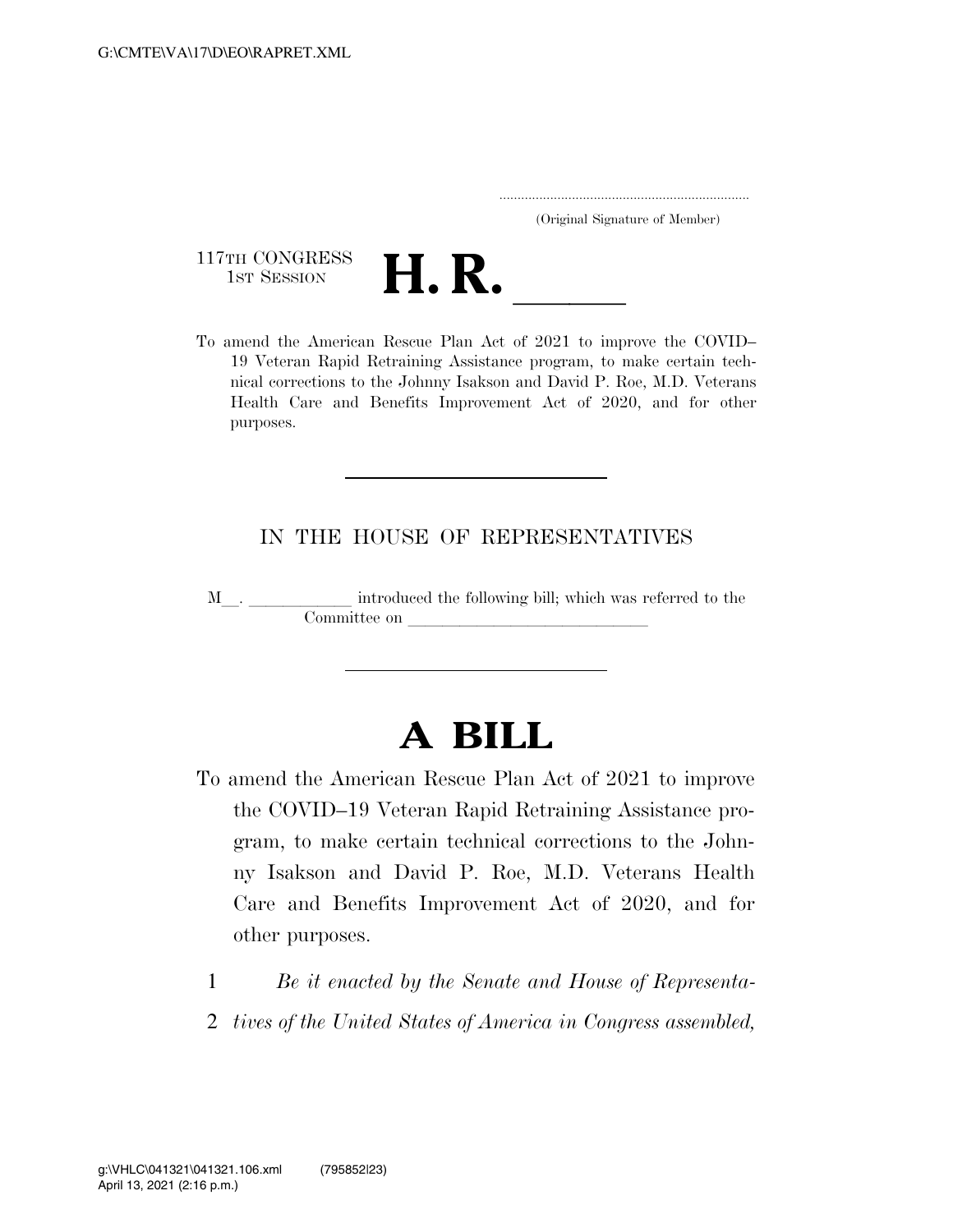$\mathfrak{D}$ 

#### **SECTION 1. SHORT TITLE.**

 This Act may be cited as the ''Training in High-de- mand Roles to Improve Veteran Employment Act'' or the ''THRIVE Act''.

### **SEC. 2. IMPROVEMENTS TO COVID–19 VETERAN RAPID RE-TRAINING ASSISTANCE PROGRAM.**

 Section 8006 of the American Rescue Plan Act of 2021 (Public Law 117–2) is amended—

 (1) by striking paragraph (3) of subsection (c) and inserting the following new paragraph (3):

11 "(3) DETERMINATION OF HIGH-DEMAND OCCU-PATIONS.—

13 "(A) INITIAL IMPLEMENTATION.—In car- rying out this section, the Secretary shall use the list of high-demand occupations prepared in conjunction with the Secretary of Labor.

17 "'(B) MODIFICATIONS.—The Secretary of Veterans Affairs may add and remove occupa- tions from the list under subparagraph (A) as 20 the Secretary determines appropriate.";

21 (2) in subsection  $(d)(3)$ —

 (A) in the matter preceding subparagraph (A), by inserting ''(other than such a program pursued solely through distance learning on a half-time basis or less)'' after ''a covered pro-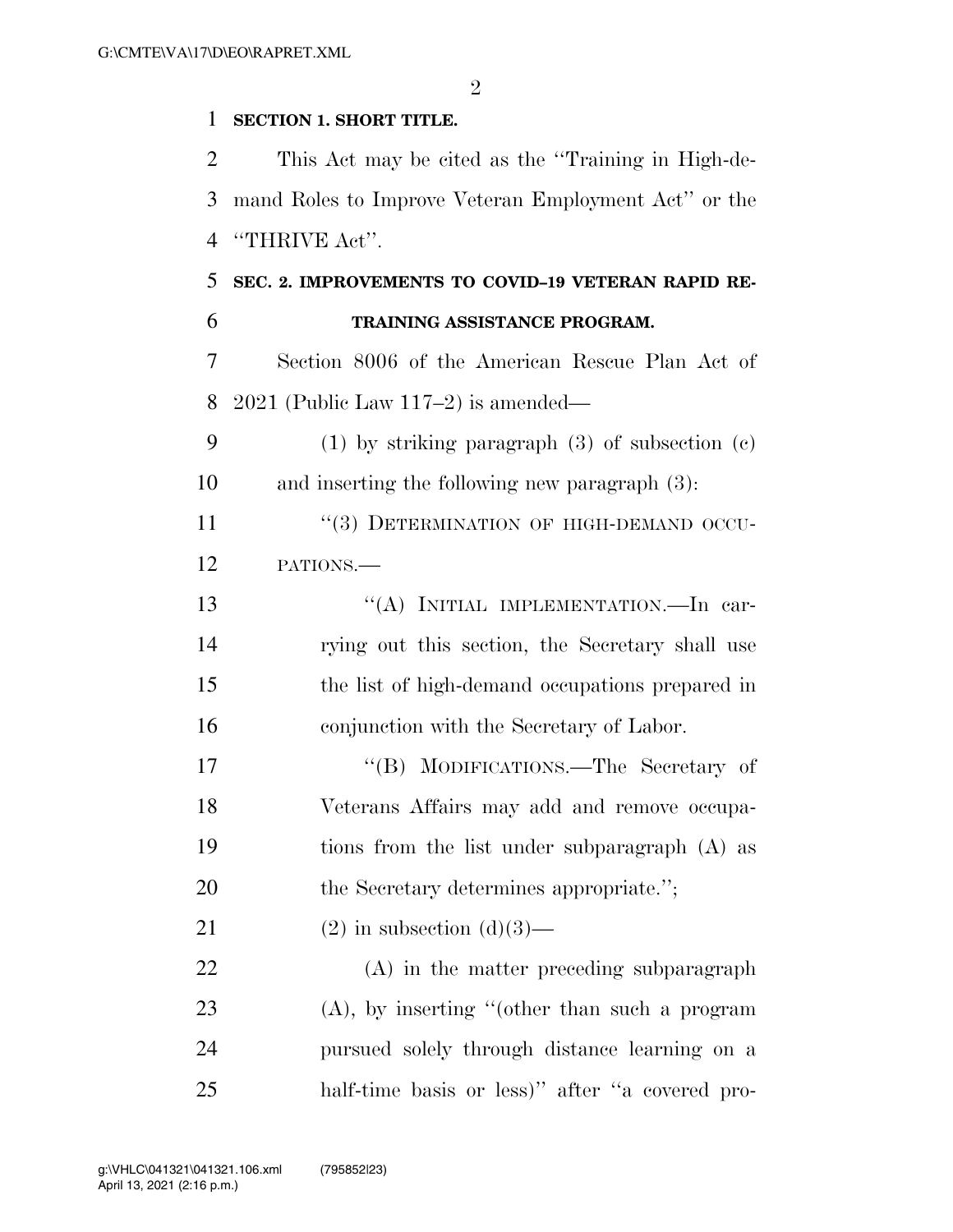| $\mathbf{1}$   | gram of education under the retraining assist-               |
|----------------|--------------------------------------------------------------|
| $\overline{2}$ | ance program under this section"; and                        |
| 3              | $(B)$ in subparagraph $(C)$ , by striking "less"             |
| 4              | than a half-time basis" and inserting "a half-               |
| 5              | time basis or less";                                         |
| 6              | $(3)$ by redesignating subsections $(f)$ , $(g)$ , and       |
| 7              | (h) as subsections $(k)$ , $(l)$ , and $(m)$ , respectively; |
| 8              | $(4)$ by inserting after subsection (e) the fol-             |
| 9              | lowing new subsections:                                      |
| 10             | "(f) EMPLOYEE ASSISTANCE.—The Secretary of Vet-              |
| 11             | erans Affairs, in consultation with the Secretary of Labor,  |
| 12             | shall contact each veteran who pursues a covered program     |
| 13             | of education under this section—                             |
| 14             | "(1) not later than 30 days after the date on                |
| 15             | which the veteran begins the program of education            |
| 16             | to notify the veteran of the availability of employ-         |
| 17             | ment placement services upon completion of the pro-          |
| 18             | gram; and                                                    |
| 19             | $(2)$ not later than 14 days after the date on               |
| 20             | which the veteran completes, or terminates partici-          |
| 21             | pation in, such program to facilitate the provision of       |
| 22             | employment placement services to such veteran.               |
| 23             | "(g) NONPROFIT ORGANIZATION.—                                |
| 24             | "(1) IN GENERAL.—The Secretary of Veterans                   |
| 25             | Affairs shall seek to enter into a memorandum of             |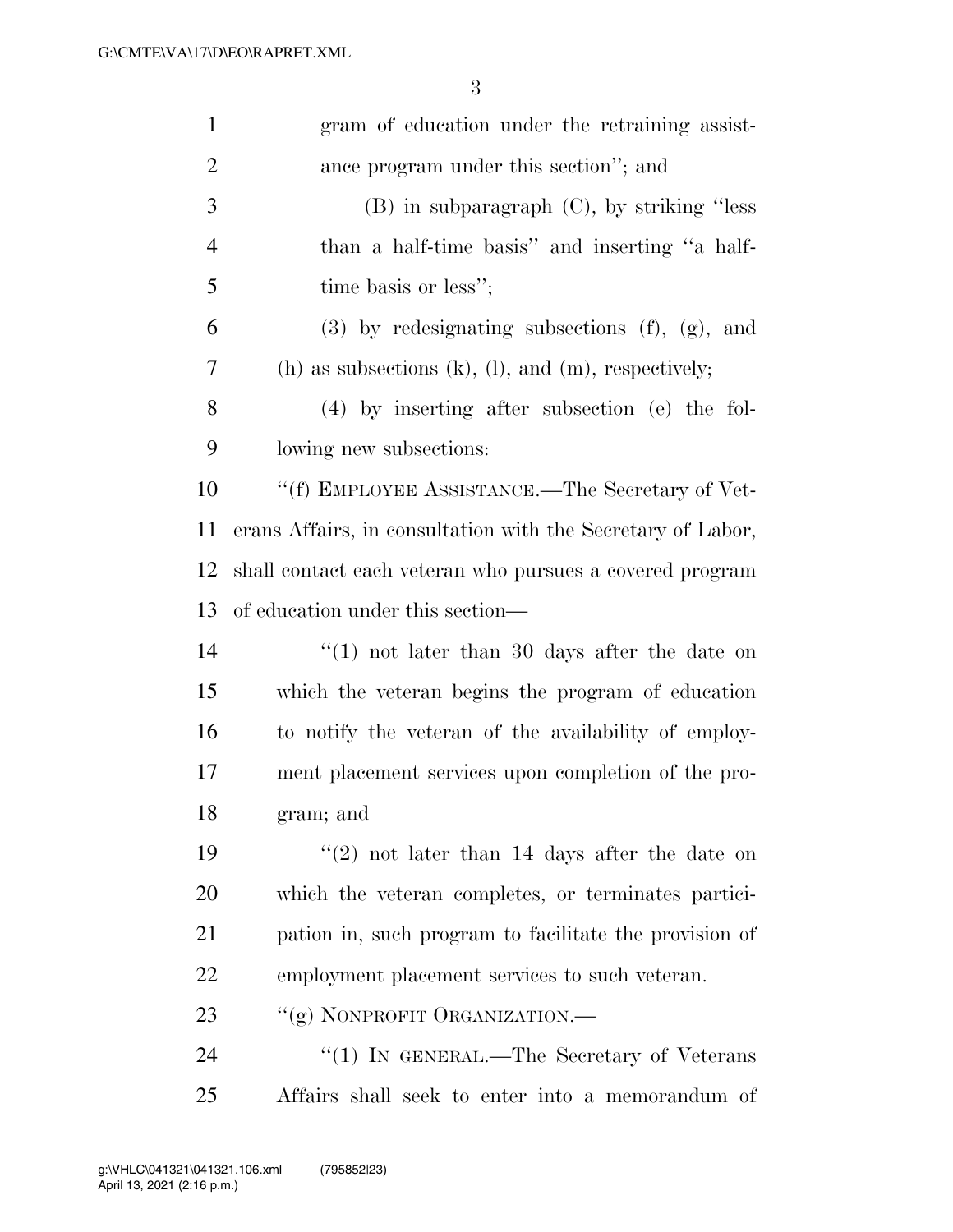understanding with one or more qualified nonprofit organizations for the purpose of facilitating the em- ployment of veterans who participate in the retrain- ing assistance program under this section. 5 "(2) QUALIFIED NONPROFIT ORGANIZATION.— For purposes of this subsection, a qualified non-

- that—
- 9  $"({\rm A})$  is an association of businesses; and 10 ''(B) has at least two years of experience providing job placement services for veterans.

profit organization is a nonprofit organization

12 "(h) FOLLOW UP OUTREACH.—The Secretary of Vet- erans Affairs, in coordination with the Secretary of Labor, shall contact each veteran who completes a covered pro- gram of education under the retraining assistance pro- gram under this section 30, 60, 90, and 180 days after the veteran completes such program of education to ask the veteran about the experience of the veteran in the re- training assistance program and the veteran's employment status.

21 ""(i) QUARTERLY REPORTS.—Not later than the date that is one year after the date of the enactment of this Act, and quarterly thereafter, the Secretary of Labor shall submit to the Committees on Veterans' Affairs of the Sen-ate and House of Representatives a report containing the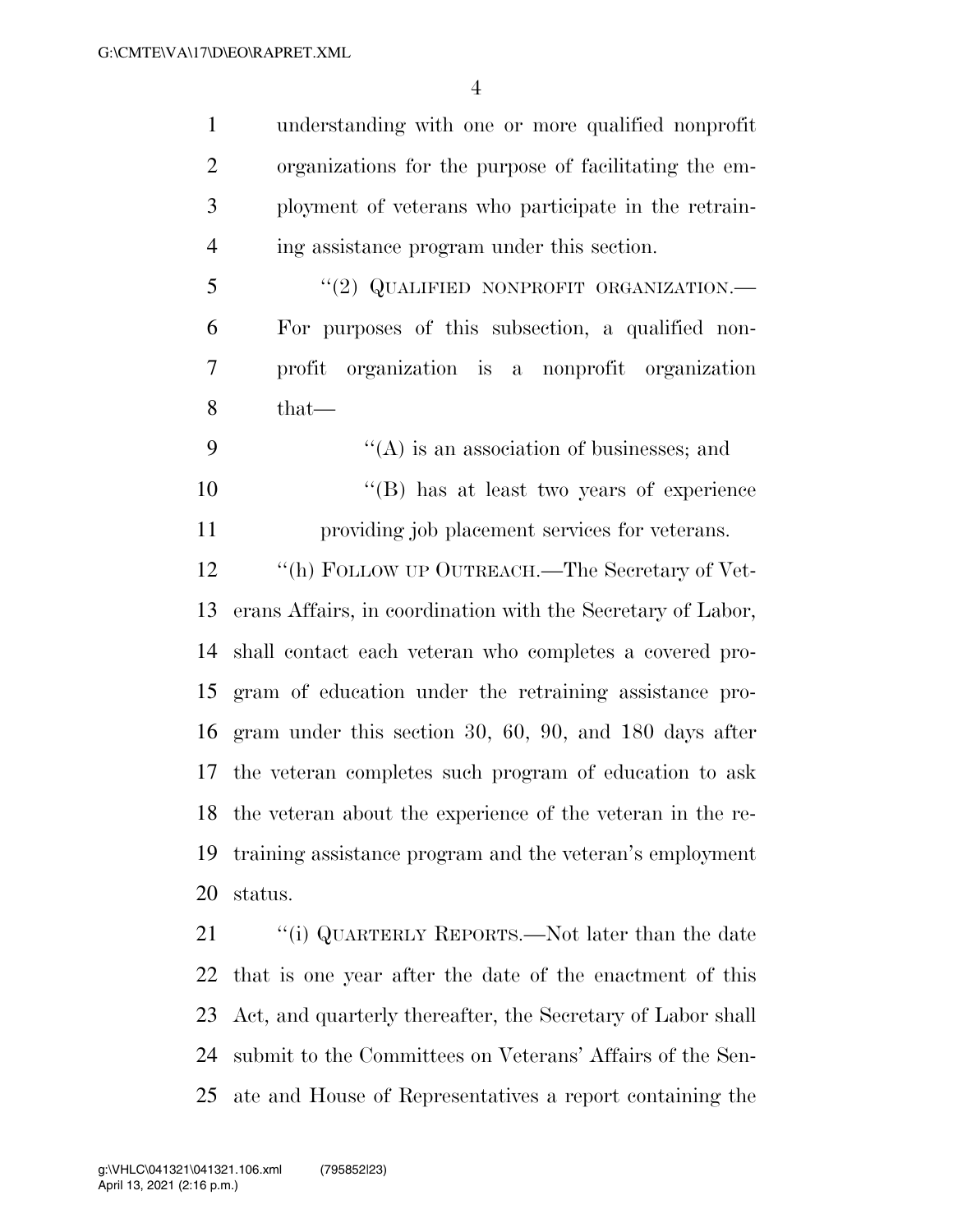following information about veterans who participate in the retraining assistance program under this section: 3 "(1) The percentage of such veterans who found employment before the end of the second cal- endar quarter after exiting the program.  $(6)$  ''(2) The percentage of such veterans who found employment before the end of the fourth cal- endar quarter after exiting the program. ''(3) The median earnings of all such veterans for the second quarter after exiting the program.  $\frac{1}{4}$  The percentage of such veterans who at- tain a recognized postsecondary credential during the 12-month period after exiting the program. ''(j) COMPTROLLER GENERAL REPORT.—Not later than 180 days after the termination of the retraining as- sistance program under subsection (l), the Comptroller General shall submit to the Committees on Veterans' Af- fairs of the Senate and House of Representatives a report on the outcomes and effectiveness of the program.''; (5) in subsection (l), as so redesignated, by striking ''No retraining assistance may be paid

 under this section after the date that is 21 months after the date of the enactment of this Act'' and in-

serting ''No retraining assistance may be paid under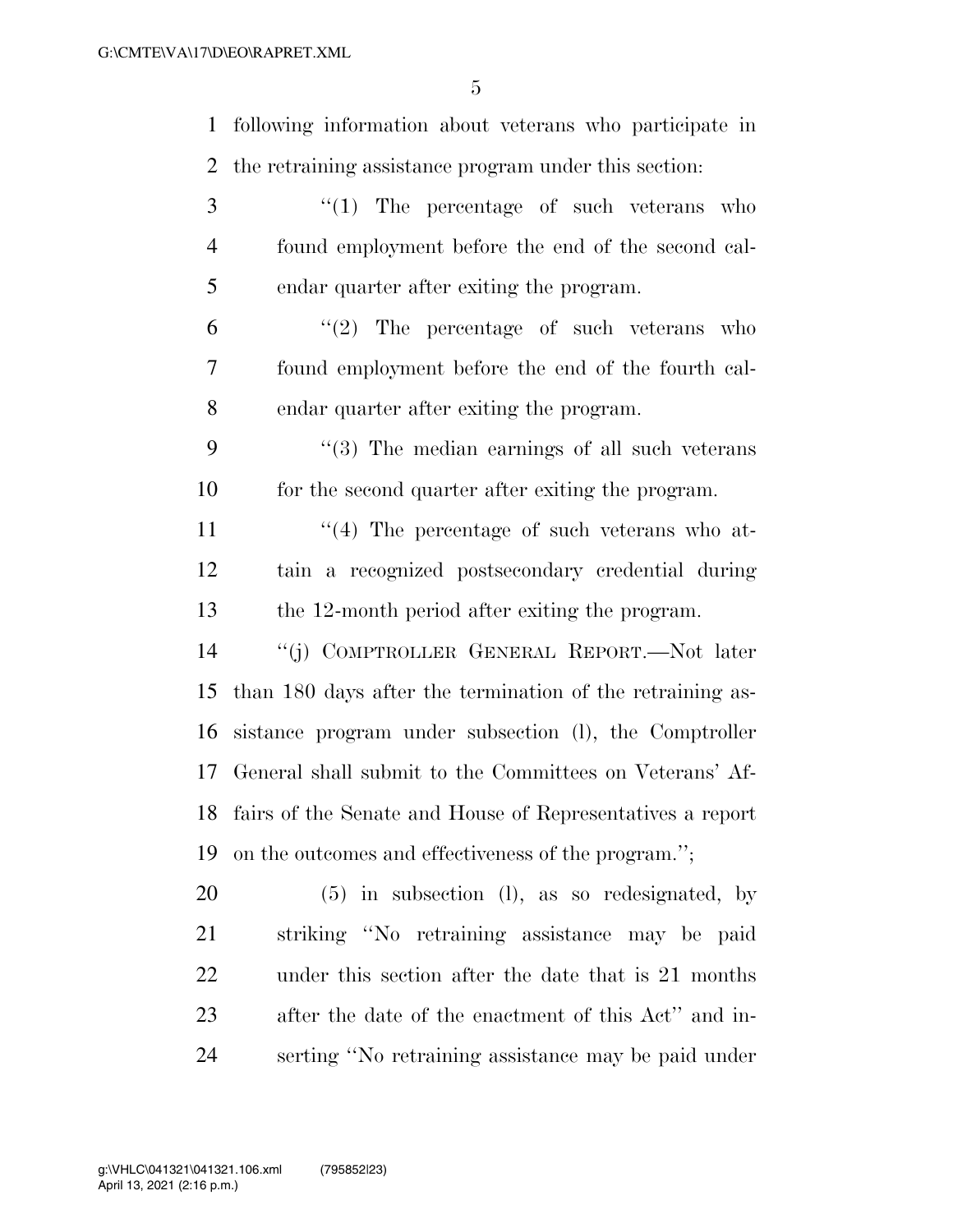this section for a covered program of education that 2 begins on or after December 11, 2022";

 (6) in subsection (m), as so redesignated, by in- serting at the end the following new sentences: ''Amounts made available to carry out this section shall be deposited in the Department of Veterans Af- fairs, Veterans Benefits Administration, Readjust- ment Benefits account. If any amounts so appro- priated are deposited into a different account of the Department, the Secretary shall transfer an amount equal to such deposited amounts from the account to which the amounts were deposited to the Depart- ment of Veterans Affairs, Veterans Benefits Admin- istration, Readjustment Benefits account. Not more than \$386,000,000 may be obligated or expended to carry out this section.''; and

 (7) by adding at the end the following new sub-section:

''(n) DEFINITIONS.—In this section:

20  $\frac{1}{20}$  The term 'covered public health emer-gency' means the declaration—

 $\mathcal{L}(A)$  of a public health emergency, based on an outbreak of COVID–19 by the Secretary of Health and Human Services under section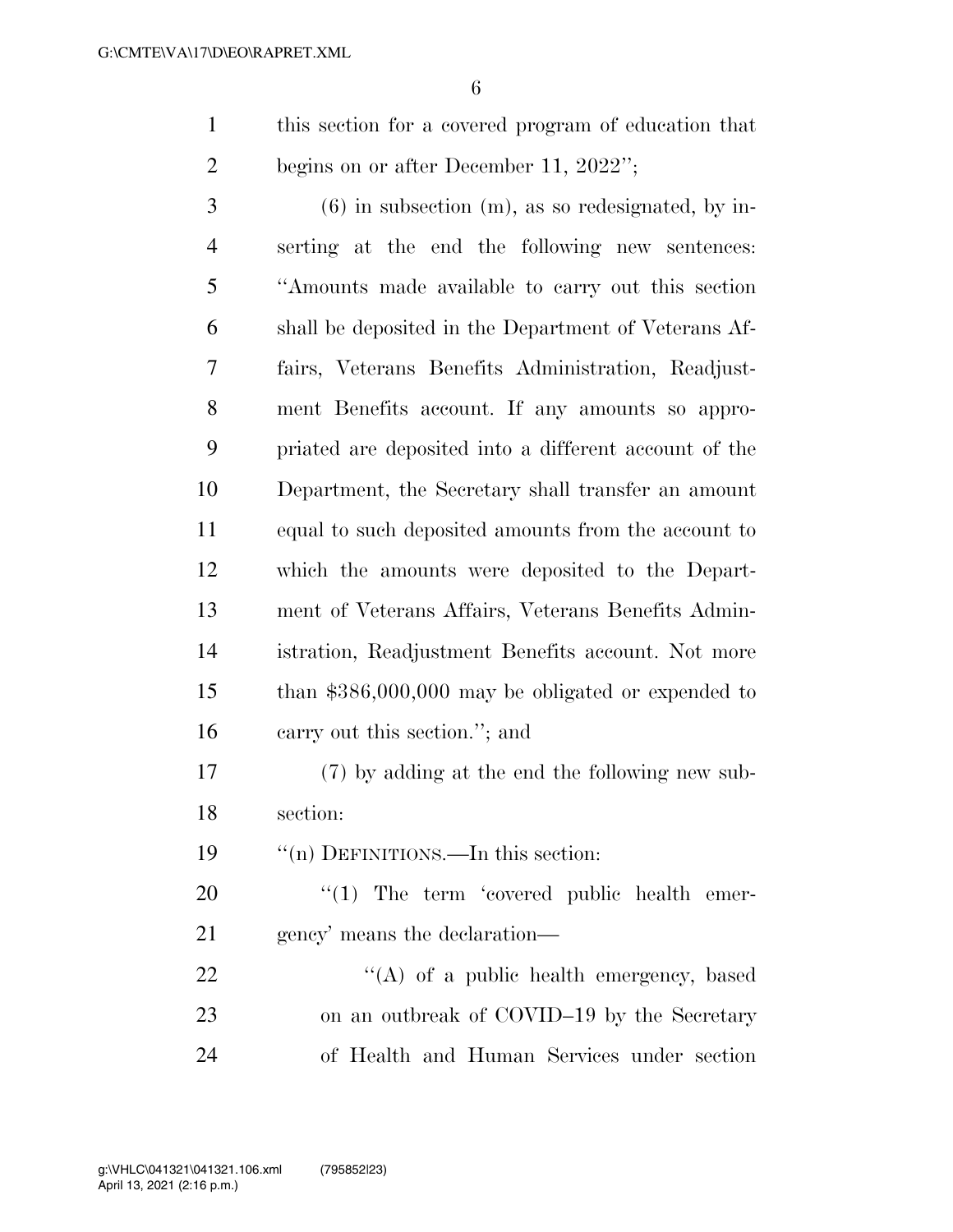| $\mathbf{1}$   | 319 of the Public Health Service Act (42)                 |
|----------------|-----------------------------------------------------------|
| $\overline{2}$ | U.S.C. 247d); or                                          |
| 3              | "(B) of a domestic emergency, based on an                 |
| $\overline{4}$ | outbreak of COVID-19 by the President, the                |
| 5              | Secretary of Homeland Security, or State, or              |
| 6              | local authority.                                          |
| 7              | $"(2)$ The term 'veteran' means—                          |
| 8              | $\lq\lq$ (A) a person who served in the active            |
| 9              | military, naval, or air service, and who was dis-         |
| 10             | charged or released therefrom under conditions            |
| 11             | other than dishonorable; or                               |
| 12             | $\lq\lq (B)$ a member of a reserve component of           |
| 13             | the Armed Forces who performs active service              |
| 14             | for a period of 30 days or longer by reason of            |
| 15             | the covered public health emergency.                      |
| 16             | $\lq(3)$ The term 'active service' has the meaning        |
| 17             | given such term in section 101 of title 10, United        |
| 18             | States Code.".                                            |
| 19             | SEC. 3. INFORMATION PROVIDED BY DEPARTMENT OF VET-        |
| 20             | ERANS AFFAIRS ABOUT POSTSECONDARY                         |
| 21             | EDUCATIONAL INSTITUTIONS.                                 |
| 22             | (a) ADDITIONAL INFORMATION TO BE PROVIDED.                |
| 23             | Subsection (c) of section 3698 of title 38, United States |
| 24             | Code, is amended—                                         |
| 25             | $(1)$ in paragraph $(1)(C)$ —                             |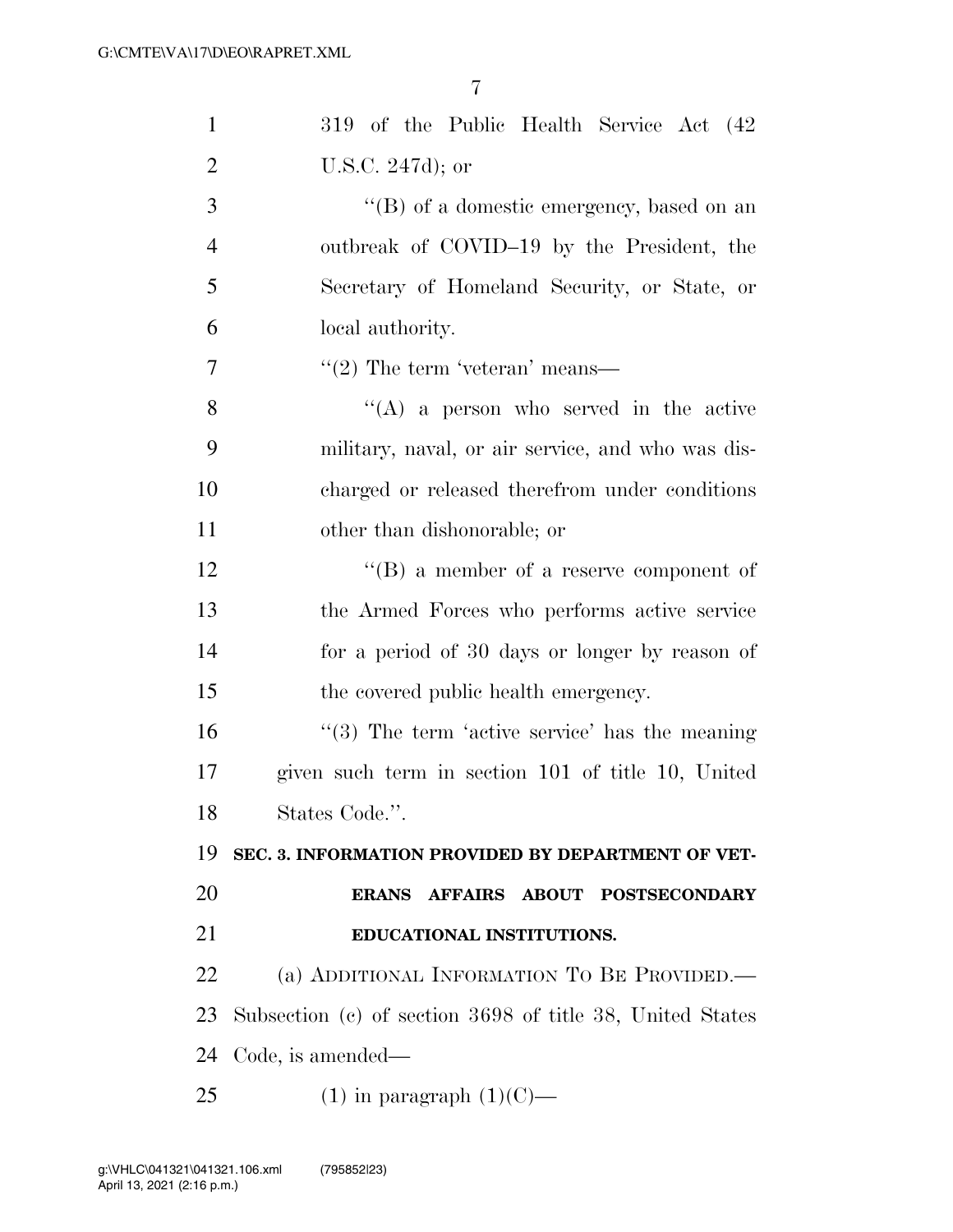| $\mathbf{1}$   | $(A)$ in clause $(xi)$ , by striking "and" at the    |
|----------------|------------------------------------------------------|
| $\overline{2}$ | end;                                                 |
| 3              | (B) in clause (xii), by striking the period          |
| 4              | and inserting a semicolon; and                       |
| 5              | (C) by adding at the end the following new           |
| 6              | clauses:                                             |
| 7              | "(xiii) whether the institution is listed on         |
| 8              | the College Navigator website as affiliated with     |
| 9              | a religion and, if so, which religious denomina-     |
| 10             | tion;                                                |
| 11             | "(xiv) whether the Secretary of Education            |
| 12             | or other head of a department or agency of the       |
| 13             | Federal Government has determined that the           |
| 14             | institution is a minority serving institution and,   |
| 15             | if so, which one or more types of minority serv-     |
| 16             | ing institutions; and                                |
| 17             | $\lq\lq$ (xv) whether the institution is gender spe- |
| 18             | cific."; and                                         |
| 19             | $(2)$ in paragraph $(2)$ , by adding at the end the  |
| 20             | following new sentence: "To the extent practicable,  |
| 21             | the Secretary shall ensure that such information is  |
| 22             | provided in a searchable format.".                   |
| 23             | (b) DEFINITION.—Subsection (f) of such section is    |
| 24             | amended by adding at the end the following new para- |
| 25             | graphs:                                              |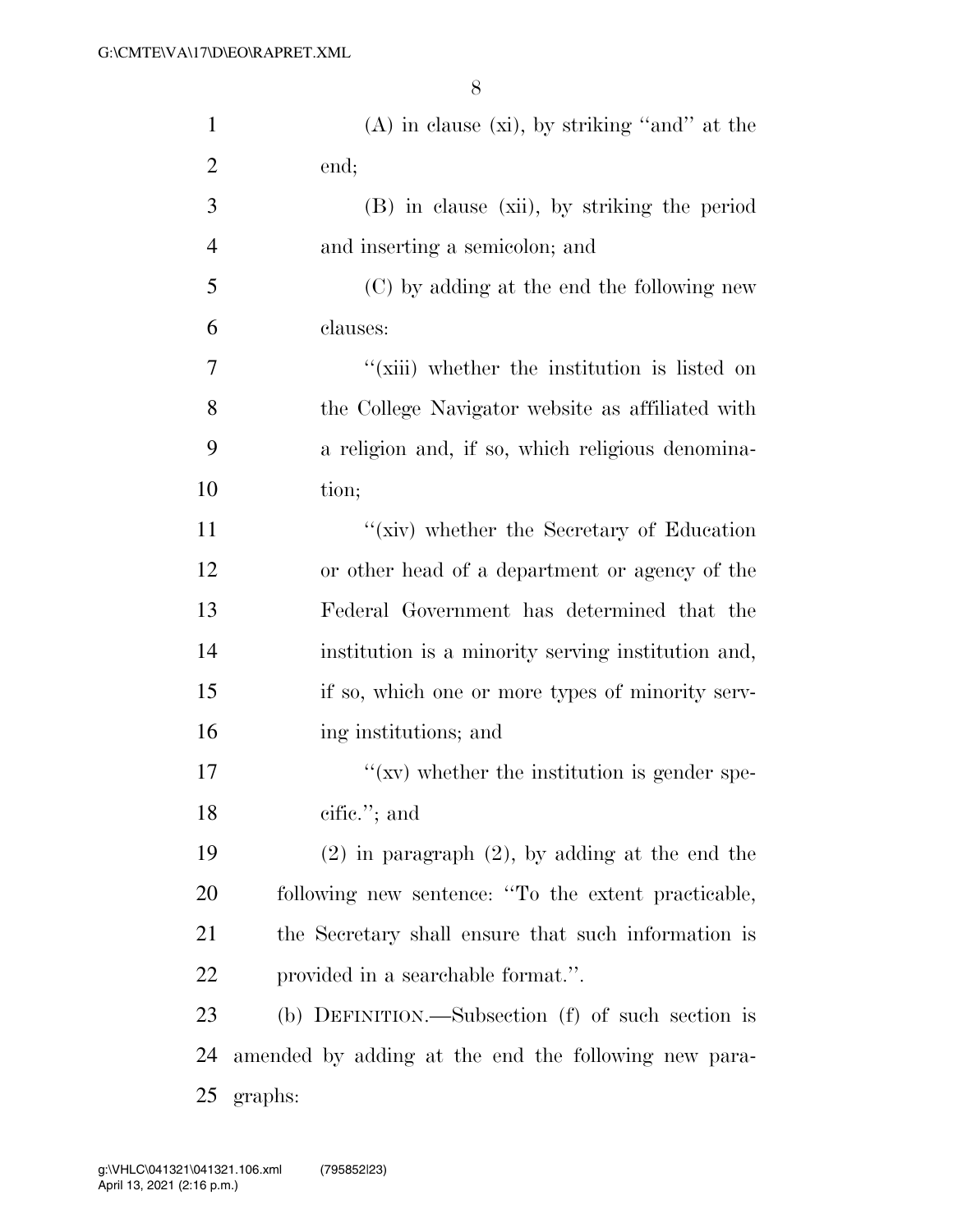| $\mathbf{1}$   | $\lq(3)$ The term 'College Navigator website' has |
|----------------|---------------------------------------------------|
| $\overline{2}$ | the meaning given that term in section 132 of the |
| 3              | Higher Education Act (20 U.S.C. 1015a).           |
| $\overline{4}$ | $\lq(4)$ The term 'minority serving institution'  |
| 5              | means any of the following:                       |
| 6              | "(A) A part B institution, as such term is        |
| 7              | defined in section $322(2)$ of the Higher Edu-    |
| 8              | cation Act $(20 \text{ U.S.C. } 1061(2))$ .       |
| 9              | "(B) A Hispanic-serving institution,<br>as        |
| 10             | such term is defined in section $502(a)(5)$ of    |
| 11             | such Act $(20 \text{ U.S.C. } 1101a(5))$ .        |
| 12             | "(C) A Tribal College or University, as           |
| 13             | such term is defined in section $316(b)(3)$ of    |
| 14             | such Act $(20 \text{ U.S.C. } 1059c(b)(3))$ .     |
| 15             | "(D) A predominantly Black institution, as        |
| 16             | such term is defined in section $318(b)(6)$ of    |
| 17             | such Act $(20 \text{ U.S.C. } 1059e(b)(6)).$      |
| 18             | "(E) A Native American-serving, nontribal         |
| 19             | institution, as such term is defined in section   |
| <b>20</b>      | $319(b)(2)$ of such Act (20 U.S.C. 1059f(b)(6)).  |
| 21             | "(F) An Alaska Native-serving institution         |
| 22             | or Native Hawaiian-serving institution, as such   |
| 23             | terms are defined in section $317(b)$ of such Act |
| 24             | $(20 \text{ U.S.C. } 1059d(b)).$                  |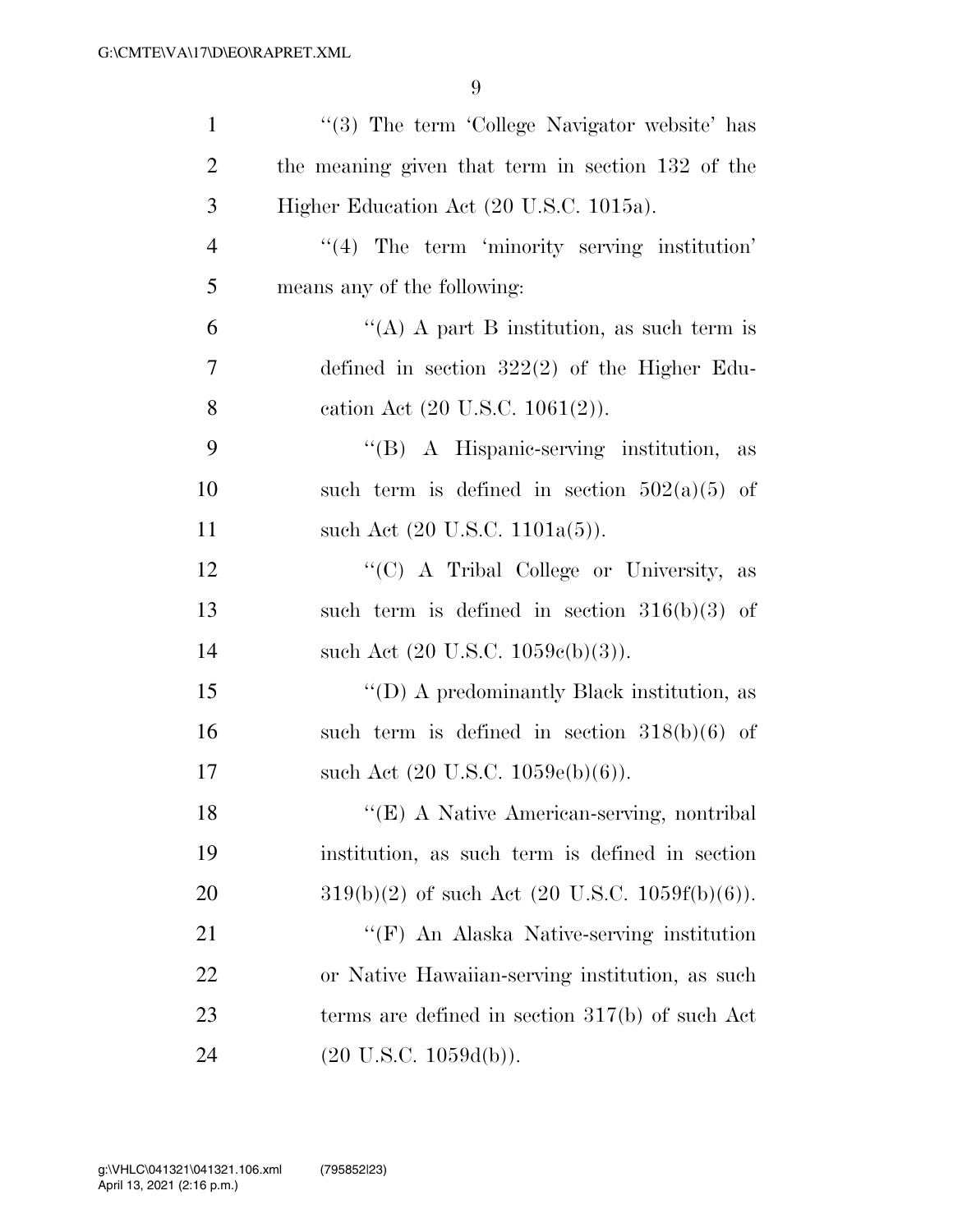1 ''(G) An Asian American and Native American Pacific Islander-serving institution, as such term is defined in section 320(b) of such 4 Act  $(20 \text{ U.S.C. } 1059 \text{g(b)}).$ ".

 (c) APPLICATION.—The amendments made by this section shall apply with respect to the information pro- vided under section 3698 of title 38, United States Code, beginning on the date that is two years after the date of the enactment of this Act.

## **SEC. 4. DELAY OF EFFECTIVE DATE FOR LIMITATION ON COLOCATION AND ADMINISTRATION OF STATE APPROVING AGENCIES.**

 Section 1024 of the Johnny Isakson and David P. Roe, M.D. Veterans Health Care and Benefits Improve- ment Act of 2020 (Public Law 116–315) is amended to read as follows:

### **''SEC. 1024. LIMITATION ON COLOCATION AND ADMINIS-TRATION OF STATE APPROVING AGENCIES.**

 ''(a) IN GENERAL.—Section 3671 of title 38, United States Code, is amended by adding at the end the fol-lowing new subsection:

22 '' "(c) The Secretary may not recognize a State de- partment or agency as the State approving agency for a State for purposes of this chapter if such department or agency is administered at, or colocated with, a university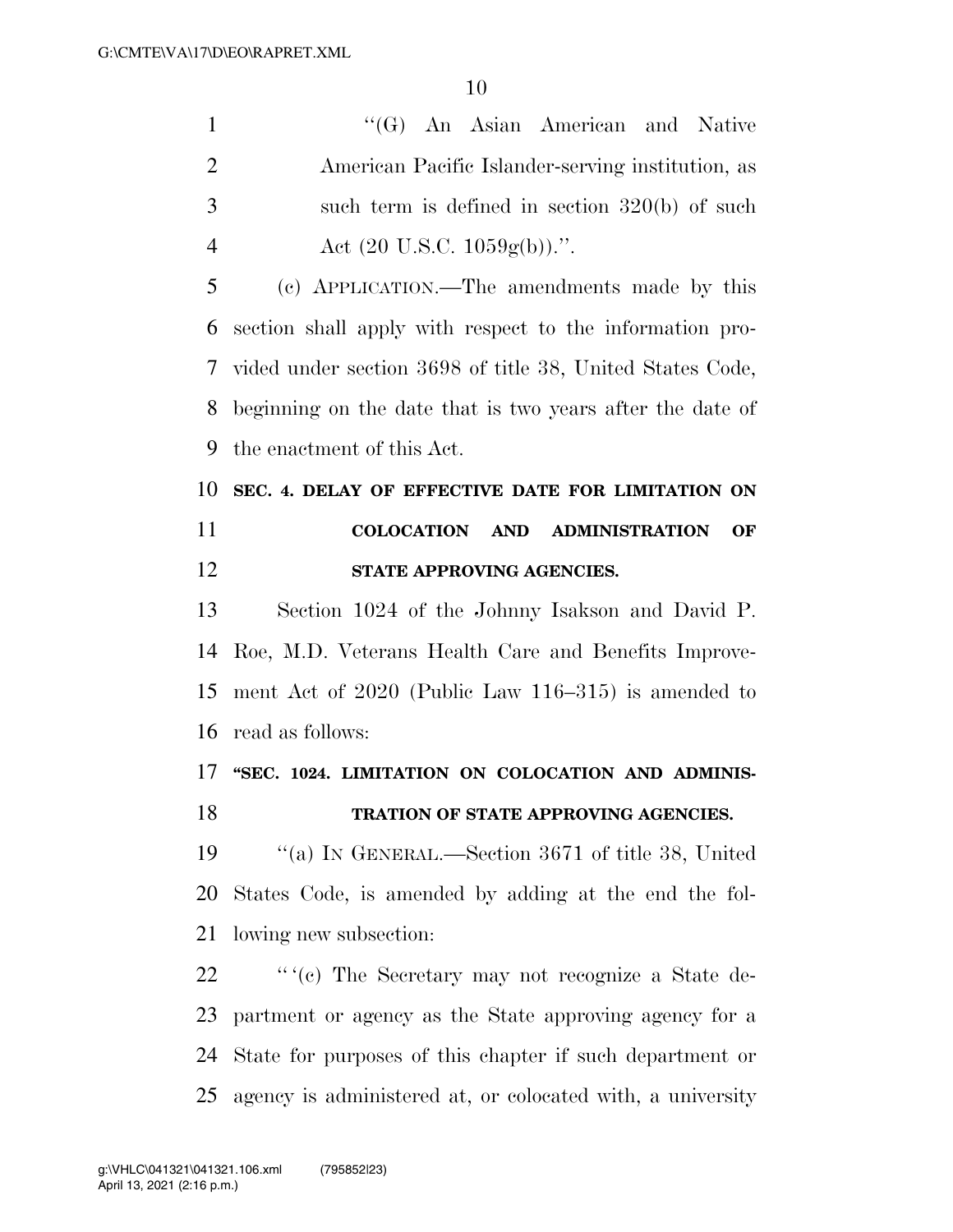or university system that offers courses or programs of education that are subject to approval under this chapter by the State approving agency for that State.'.

 ''(b) EFFECTIVE DATE.—The amendment made by subsection (a) shall take effect on the date that is one year after the date of the enactment of this Act.''.

# **SEC. 5. CLARIFICATION OF APPLICABILITY OF TREATMENT OF CERTAIN FOR-PROFIT EDUCATIONAL IN-STITUTIONS.**

 (a) CLARIFICATION.—Section 1022(c) of the Johnny Isakson and David P. Roe, M.D. Veterans Health Care and Benefits Improvement Act of 2020 (Public Law 116– 315) is amended by inserting '', or the conversion of a for-profit educational institution to a public educational institution,'' after ''nonprofit educational institution''.

 (b) EFFECTIVE DATE.—The amendment made by subsection (a) shall apply as if included in the enactment of the Johnny Isakson and David P. Roe, M.D. Veterans Health Care and Benefits Improvement Act of 2020 (Pub-lic Law 116–315).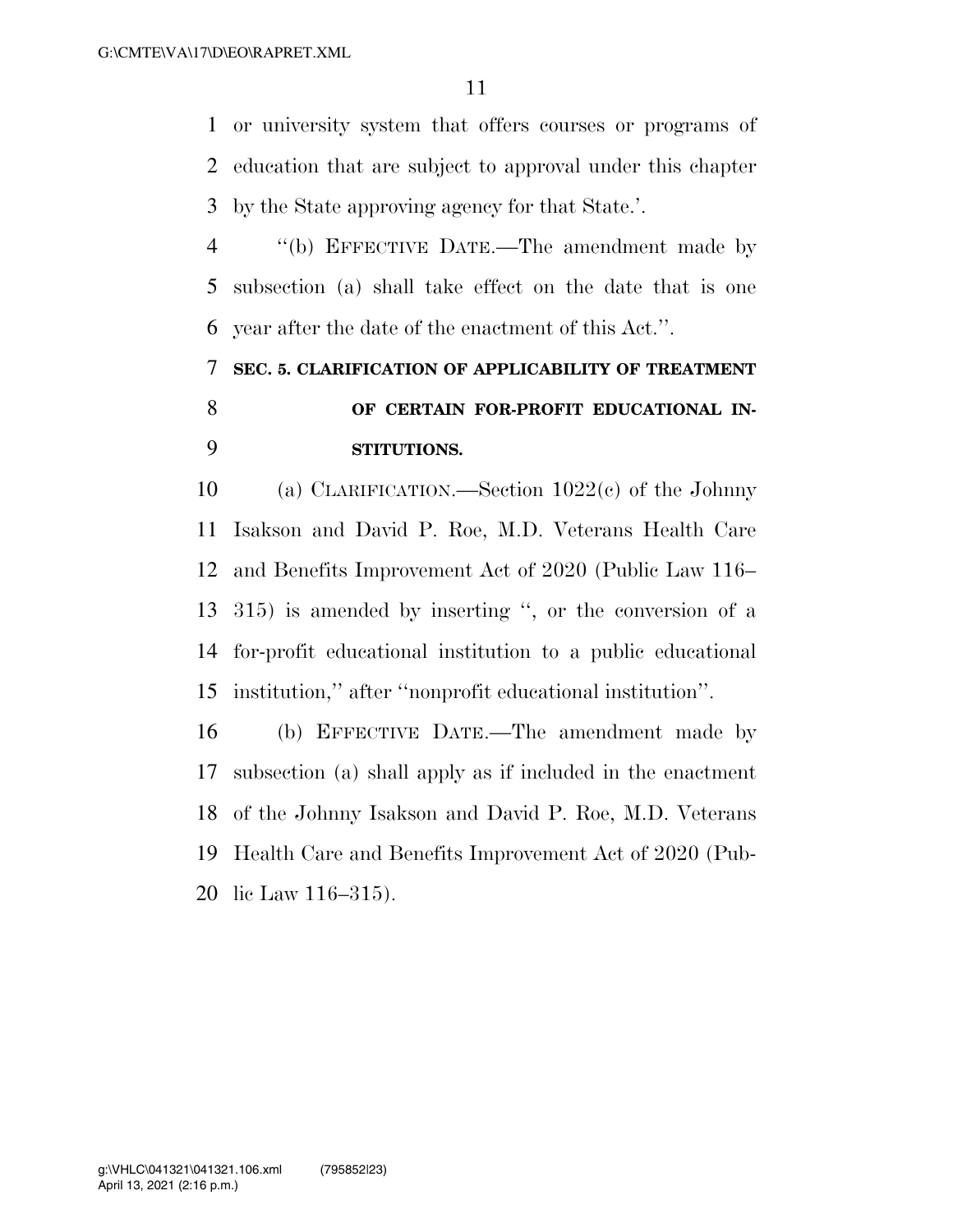| 1              | SEC. 6. CLARIFICATIONS REGARDING REQUIREMENTS FOR            |
|----------------|--------------------------------------------------------------|
| $\overline{2}$ | <b>EDUCATIONAL</b><br><b>INSTITUTIONS</b><br><b>PARTICI-</b> |
| 3              | PATING IN THE EDUCATIONAL ASSISTANCE                         |
| $\overline{4}$ | PROGRAMS OF THE DEPARTMENT OF VET-                           |
| 5              | <b>ERANS AFFAIRS.</b>                                        |
| 6              | Subsection (f) of section 3679 of title 38, United           |
| 7              | States Code, as added by section 1018 of the Johnny Isak-    |
| 8              | son and David P. Roe, M.D. Veterans Health Care and          |
| 9              | Benefits Improvement Act of 2020 (Public Law 116–315),       |
| 10             | is amended—                                                  |
| 11             | (1) in paragraph $(1)(E)$ , by inserting ", to the           |
| 12             | maximum extent practicable," after "including";              |
| 13             | $(2)$ in paragraph $(2)$ —                                   |
| 14             | (A) in the matter preceding subparagraph                     |
| 15             | $(A)$ , by inserting ", or any person with whom              |
| 16             | the institution has an agreement to provide                  |
| 17             | educational programs, marketing, advertising,                |
| 18             | recruiting or admissions services," after "edu-              |
| 19             | cational institution";                                       |
| 20             | $(B)$ in paragraph $(A)(ii)$ , by striking "1-               |
| 21             | month" and inserting "one-month"; and                        |
| 22             | $(C)$ by striking subparagraph $(B)$ and in-                 |
| 23             | serting the following new subparagraph (B):                  |
| 24             | "(B) Provides a commission, bonus, or other in-              |
| 25             | centive payment based directly or indirectly on suc-         |
| 26             | cess in securing enrollments or financial aid to any         |
|                |                                                              |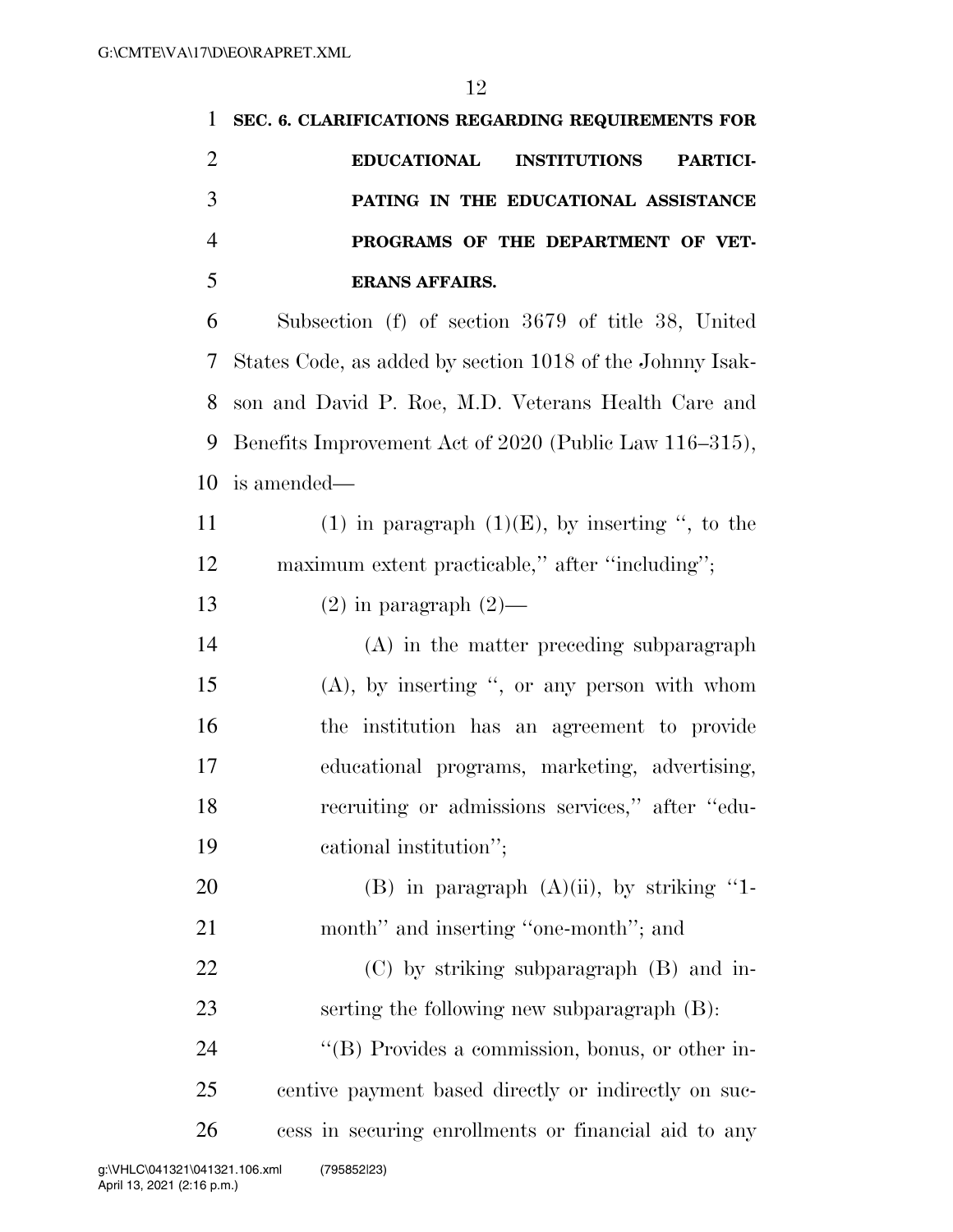persons or entities engaged in any student recruiting or admission activities or in making decisions re- garding the award of student financial assistance.''; 4 (3) in paragraph  $(4)(A)$ , by striking clause (ii) and inserting the following new clauses:

 ''(ii) Suspending the approval of the courses and programs of education offered by the edu- cational institution by disapproving new enrollments of eligible veterans and eligible persons in each course or program of education offered by that edu-cational institution.

12 ''(iii) Revoking the approval of the courses and programs of education offered by the educational in- stitution by disapproving all enrollments of eligible veterans and eligible persons in each course or pro- gram of education offered by that educational insti-tution''; and

18 (4) in paragraph  $(5)(A)$ , by striking "1-aca- demic-year period'' and inserting ''one-academic-year period''.

### **SEC. 7. TECHNICAL CORRECTIONS.**

 (a) TITLE 38.—Title 38, United States Code, is amended as follows:

 (1) The second section 1164, as added by sec-tion 5501 the Johnny Isakson and David P. Roe,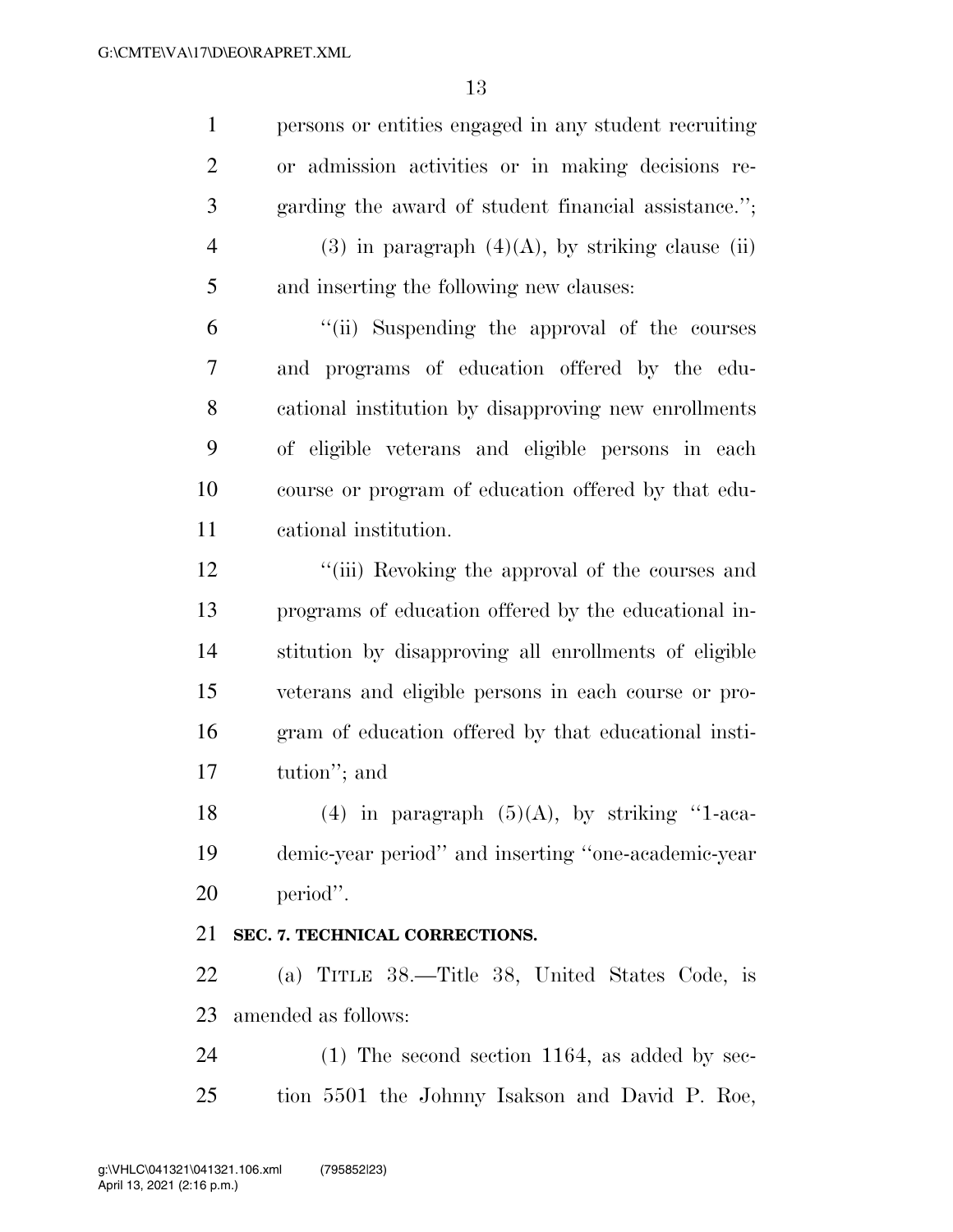| $\mathbf{1}$   | M.D. Veterans Health Care and Benefits Improve-       |
|----------------|-------------------------------------------------------|
| $\overline{2}$ | ment Act of 2020 (Public Law 116-315), is redesig-    |
| 3              | nated as section 1166 and transferred so as to ap-    |
| $\overline{4}$ | pear after section 1165 (and the table of sections at |
| 5              | the beginning of chapter 11 of such title is con-     |
| 6              | formed accordingly).                                  |
| 7              | $(2)$ Subsection $(l)$ of section 3313, as added by   |
| 8              | section 1010 of such Act (as effective on August 1,   |
| 9              | $2021$ , is amended to read as follows:               |
| 10             | "(1) VERIFICATION OF ENROLLMENT.-                     |
| 11             | "(1) IN GENERAL.—The Secretary shall re-              |
| 12             | quire-                                                |
| 13             | $\lq\lq$ each educational institution to submit       |
| 14             | to the Secretary verification of each individual      |
| 15             | who is enrolled in a course or program of edu-        |
| 16             | cation at the educational institution and is re-      |
| 17             | ceiving educational assistance under this chap-       |
| 18             | $ter-$                                                |
| 19             | "(i) not later than such time as the                  |
| 20             | Secretary determines reasonable after the             |
| 21             | date on which the individual is enrolled;             |
| 22             | and                                                   |
| 23             | "(ii) not later than such time as the                 |
| 24             | Secretary determines reasonable after the             |
| 25             | last date on which a student is able to               |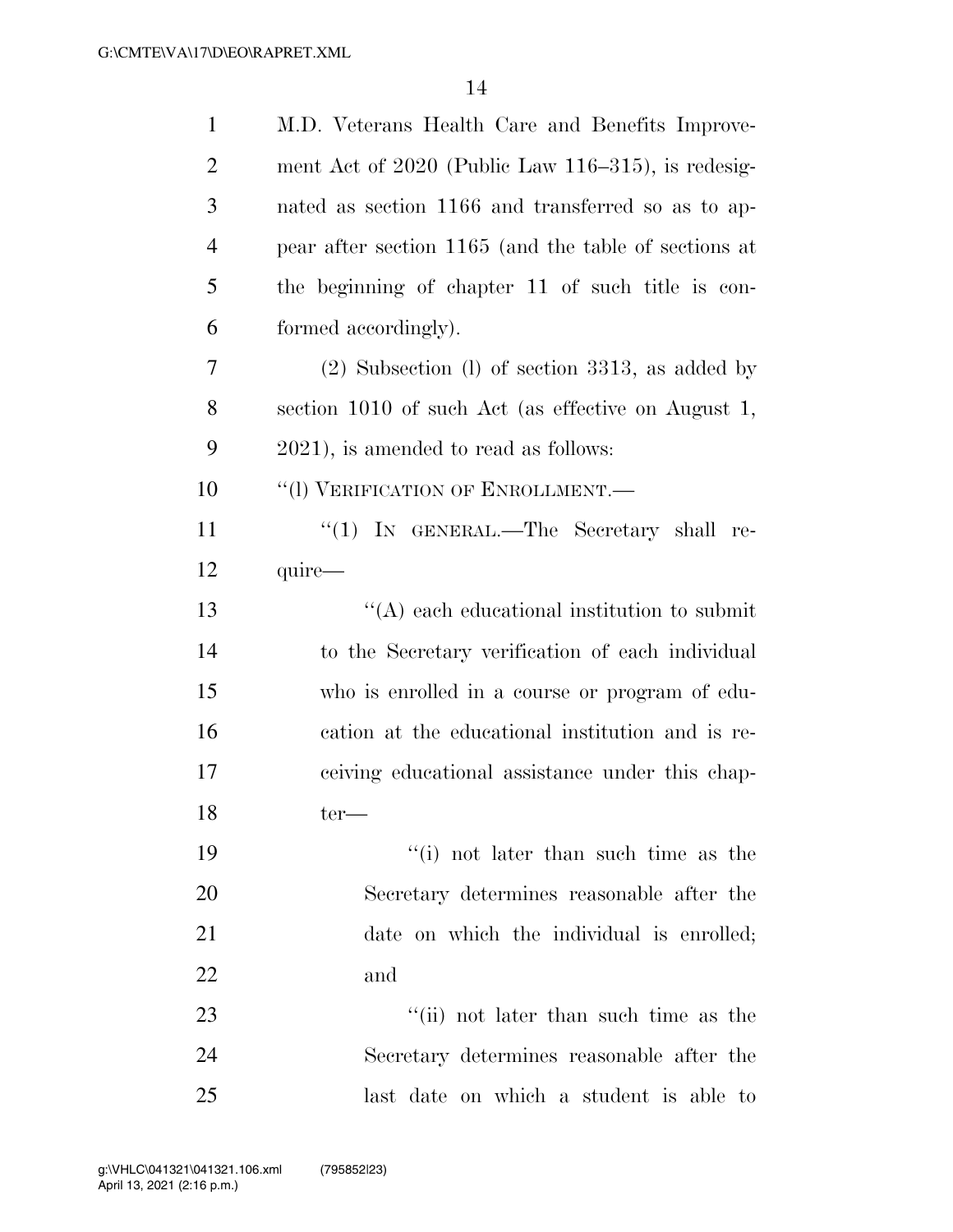| $\mathbf{1}$   | withdraw from the course or program of                  |
|----------------|---------------------------------------------------------|
| $\overline{2}$ | education without penalty; and                          |
| 3              | "(B) each individual who is enrolled in a               |
| $\overline{4}$ | course or program of education and is receiving         |
| 5              | educational assistance under this chapter to            |
| 6              | submit to the Secretary verification of such en-        |
| 7              | rollment for each month during which the indi-          |
| 8              | vidual is so enrolled and receiving such edu-           |
| 9              | cational assistance.                                    |
| 10             | "(2) FORM OF VERIFICATION.—Verification                 |
| 11             | under this subsection shall be in an electronic form    |
| 12             | prescribed by the Secretary.                            |
| 13             | "(3) FAILURE TO SUBMIT VERIFICATION.-If                 |
| 14             | an individual fails to submit the verification required |
| 15             | under paragraph $(1)(B)$ for two consecutive months,    |
| 16             | the Secretary may not make a monthly housing sti-       |
| 17             | pend payment to the individual under this section       |
| 18             | until the individual submits such verification.".       |
| 19             | $(3)$ Section 3673A, as added by section 1013 of        |
| 20             | such Act, is amended—                                   |
| 21             | $(A)$ in subsection $(a)$ , by striking "search-        |
| 22             | able"; and                                              |
| 23             | $(B)$ in subsection $(c)$ , by inserting "search-       |
| 24             | able" before "database".                                |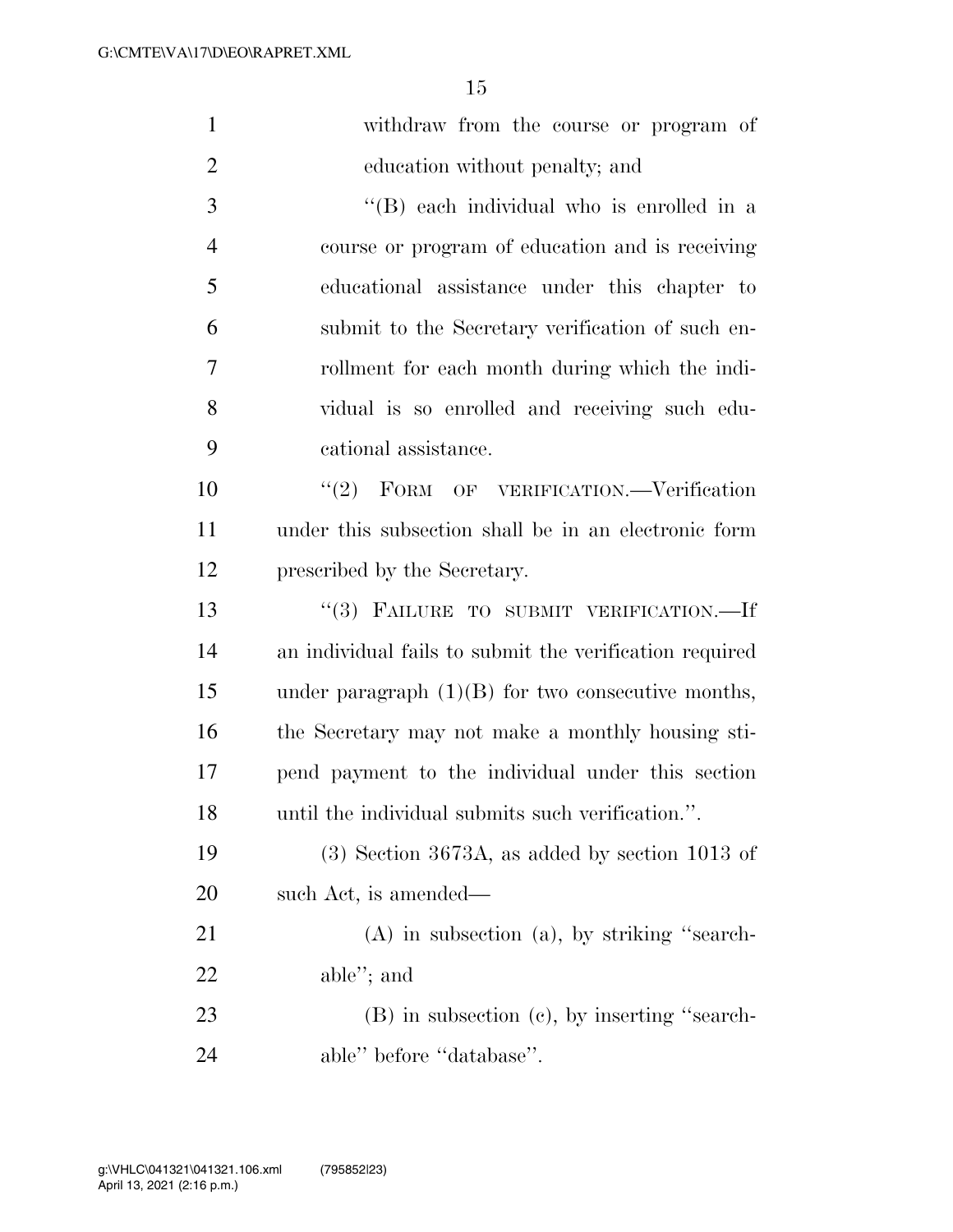| $\mathbf{1}$   | $(4)$ The subsection $(f)$ of section 3679, as added     |
|----------------|----------------------------------------------------------|
| $\overline{2}$ | by section 1017 of such Act, is redesignated as para-    |
| 3              | graph $(3)$ of subsection $(a)$ of such section 3679 and |
| $\overline{4}$ | is transferred so as to appear after paragraph $(2)$ of  |
| 5              | such subsection.                                         |
| 6              | $(5)$ Section 3696 $(g)(4)(A)(iii)(III)$ , as amended    |
| 7              | by section 1020 of such Act, is amended by striking      |
| 8              | "paragraph $(3)(B)$ of this subsection" and inserting    |
| 9              | "paragraph $(3)$ ".                                      |
| 10             | (b) JOHNNY ISAKSON AND DAVID P. ROE, M.D. VET-           |
| 11             | ERANS HEALTH CARE AND BENEFITS IMPROVEMENT ACT           |
| 12             | OF 2020.—The Johnny Isakson and David P. Roe, M.D.       |
| 13             | Veterans Health Care and Benefits Improvement Act of     |
| 14             | $2020$ (Public Law 116–315) is amended as follows:       |
| 15             | (1) In section $1013(a)(1)$ , by inserting "of title     |
| 16             | $38"$ after "of chapter $36"$ .                          |
| 17             | $(2)$ In section 2205(c)—                                |
| 18             | (A) in the heading, by striking "EFFEC-                  |
| 19             | TIVE DATE" and inserting "APPLICABILITY";                |
| 20             | and                                                      |
| 21             | (B) by striking "the date that is two years              |
| 22             | after the date of the enactment of this Act"             |
| 23             | and inserting "the date of the enactment of this         |
| 24             | Act and shall apply with respect to grants ap-           |
| 25             | plications submitted on or after the date that is        |